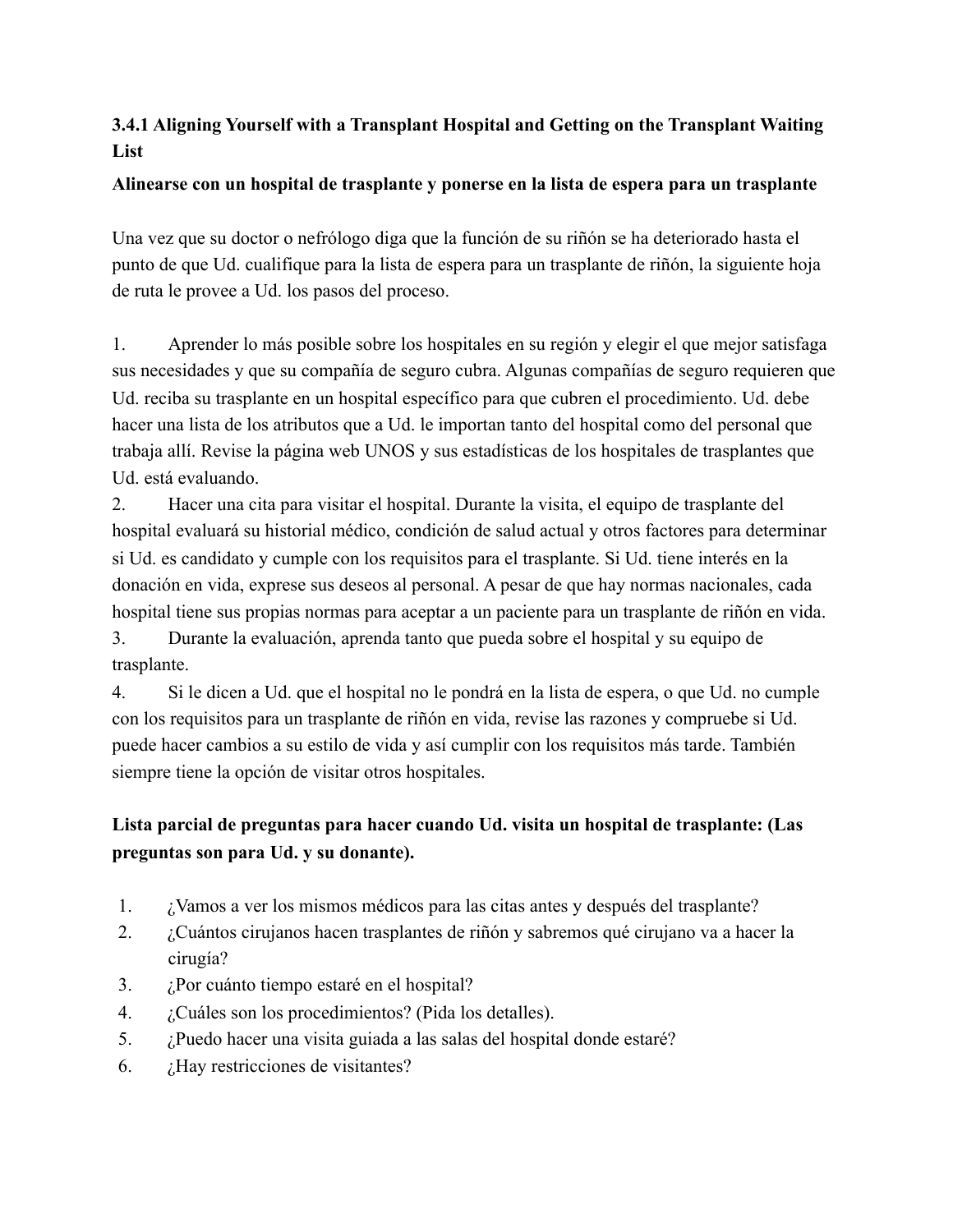- 7. ¿Cuáles son los requisitos posteriores a la cirugía y cuántas veces tendré que ir al hospital después del trasplante y cuánto tiempo tardarán estas consultas?
- 8. ¿Cuántas veces han hecho este tipo de procedimiento los cirujanos? (No tenga miedo de preguntar a sus cirujanos por cuánto tiempo han hecho estos procedimientos y sus tasas de éxito.)
- 9. ¿Cuál es su política de evaluar donantes posibles? ¿Evaluarán más de un donante al mismo tiempo?
- 10. ¿Darán consejos a los donantes posibles si ellos necesitan hacer cambios al estilo de vida para cumplir con los requisitos para donar? (i.e. perder peso, bajar la presión arterial, etc.)
- 11. ¿Tienen un programa de intercambio de donante de riñón o de un intercambio dominó de donante de riñón? ¿Trabajan con otros hospitales en la región u organizaciones que tienen programas nacionales?
- 12. ¿Cuántas parejas registradas tienen en su hospital? (Cuantas más personas registradas, más probable es que encuentran una pareja compatible.)
- 13. ¿Hacen trasplantes de donantes de sangre incompatible? o si Ud. es sensibilizado, ¿qué programas tienen para desensibilizar a Ud.?
- 14. ¿Hay alguien que pueda ayudarme con cualquier problema financiera?
- 15. Si Ud. usa Medicare para pagar por el trasplante: ¿qué tipo de ayuda pueden proveerme para apoyar mis esfuerzos para continuar con las recetas médicas después de 3 años?
- 16. ¿Quién será el responsable por mi atención médica posterior después del trasplante, y por cuánto tiempo vendré al hospital para las consultas?
- 17. ¿Cómo, y por cuánto tiempo, se consultarán con mi donante y cuáles son los aspectos que igual el seguro no cubre si el donante tiene complicaciones médicas?
- 18. ¿Cuál es su política del uso de esteroides durante el procedimiento y después como parte de su plan de medicaciones a largo plazo?
- 19. ¿Hay oportunidades para participar en ensayos clínicos de medicamentos nuevos?

#### **¿Cómo sabrá Ud. que está en la lista de espera para trasplante de riñón?**

Cada hospital tiene su propio criterio para aprobar a sus pacientes. Sin embargo, UNOS ha desarrollado una guía para la lista de aprobación. UNOS no manda confirmación escrita de su colocación en la lista de espera. En su lugar, los pacientes deben saber si están en la lista de espera a través de su hospital de trasplante. Si Ud. tiene preguntas sobre su estado en la lista, debe preguntar al equipo del hospital de su trasplante.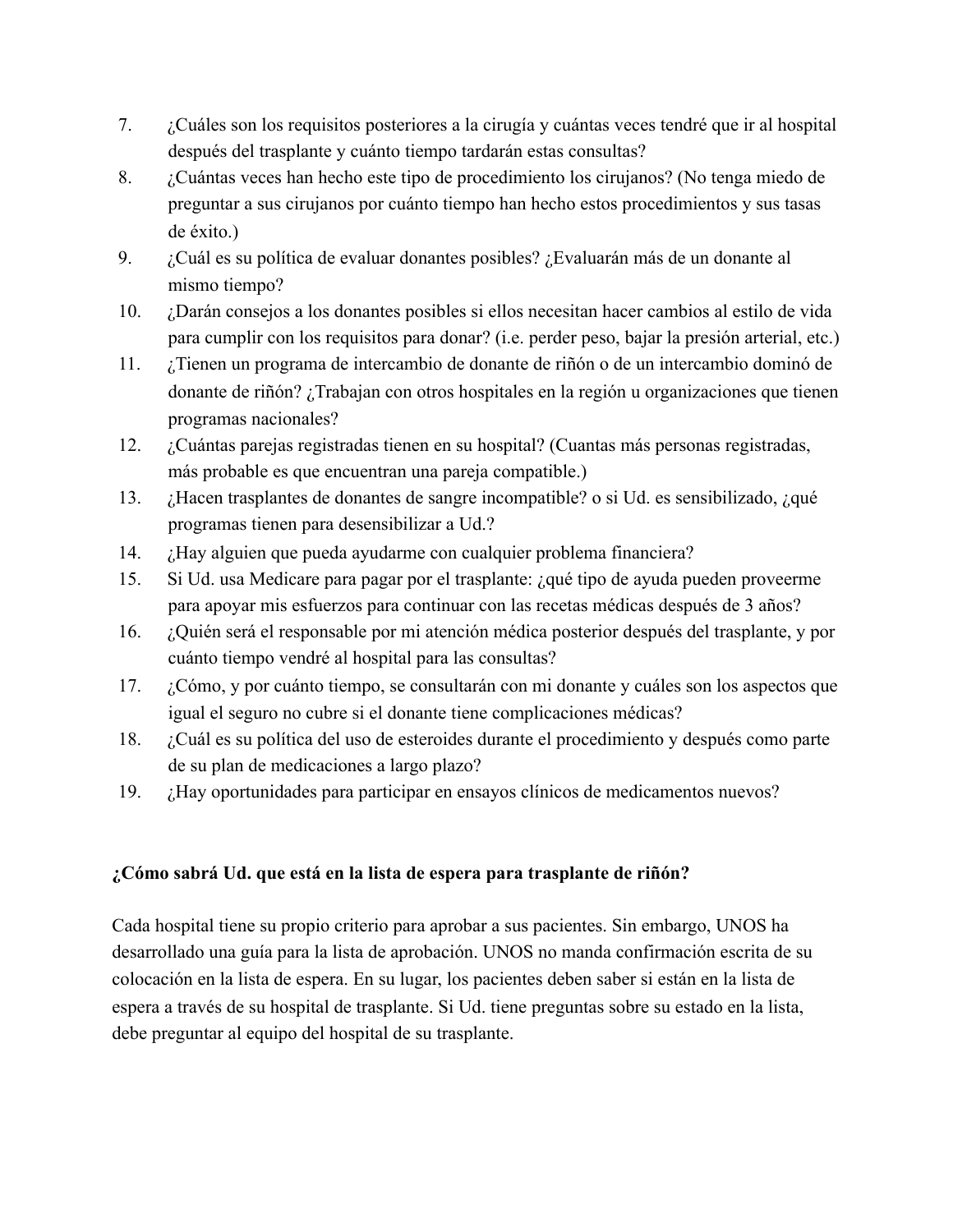# Aligning Yourself with a Transplant Hospital and Getting on the Transplant Waiting List

**Once your doctor or nephrologist tells you that your kidney functions have declined** to the point where you qualify for the kidney transplant waiting list, the following provides you with a roadmap of the process:

- 1. Learn as much as possible about the hospitals in your area and choose the one that best meets your needs and will be covered by your insurance company. Some insurance carriers require you to receive your transplant at specific hospitals in order for the procedure to be covered. You should make a list of qualities in the hospital and staff that are important to you. Review the UNOS web site and their statistics on the transplant hospitals you are evaluating.
- 2. Make an appointment to visit the hospital. During your visit, the hospital's transplant team will evaluate your medical history, current condition of health, and other factors to determine if you are a good candidate and qualify for a transplant. If living donation is of interest, express your desire to the staff. Although there are national standards, each hospital has its own criteria for accepting a patient for a living kidney transplant.
- 3. During the evaluation, learn as much as possible about that hospital and its transplant team.
- 4. If you are told that the hospital will not place you on the waiting list, or that you do not qualify for a living kidney transplant, review the reasons why and see if you could make lifestyle changes to qualify you later. You always have the option to meet with other hospitals.

## Partial list of questions to ask when visiting a transplant hospital: (Questions should be for you and your donor)

- 1. Will you be seeing the same doctors for your visits, pre and post transplant?
- 2. How many surgeons perform kidney transplants and will you know which surgeon will be doing the surgery?
- 3. How long will you be in the hospital
- 4. What are the surgical procedures, ask for details
- 5. Can you take a tour of the hospital rooms where you will be staying?
- 6. Are there any visitor restrictions?
- 7. What are their follow up requirements and how often will you be required to go to the hospital following your transplant and how much time will these follow up visits typically require?
- 8. How many of your types of procedures have the surgeons performed? (Don't be afraid to ask your surgeon how long they've been doing these procedures and their success rates)
- 9. What is their policy on evaluating potential donors? i.e. will they evaluate more than one donor at a time?
- 10. Will they counsel potential donors if they need to make some lifestyle changes to qualify to donate? (i.e. lose weight, lower blood pressure, etc.)
- 11. Do they have a Paired Kidney or a Domino Paired Kidney Exchange program? Do they work with other hospitals in the area or organizations that have national programs?
- 12. How many pairs do they have registered at their hospital? (The more people registered the more likely they will be to find a compatible Pair.)
- 13. Do they do blood donor incompatible transplants, or if you are sensitized, what programs do they have to desensitize you?
- 14. Is there someone that can assist you with any financial issues you may have?
- 15. If you are using Medicare to pay for the transplant, what kind of help can they provide to support your effort to continue your prescription drugs after 3 years?